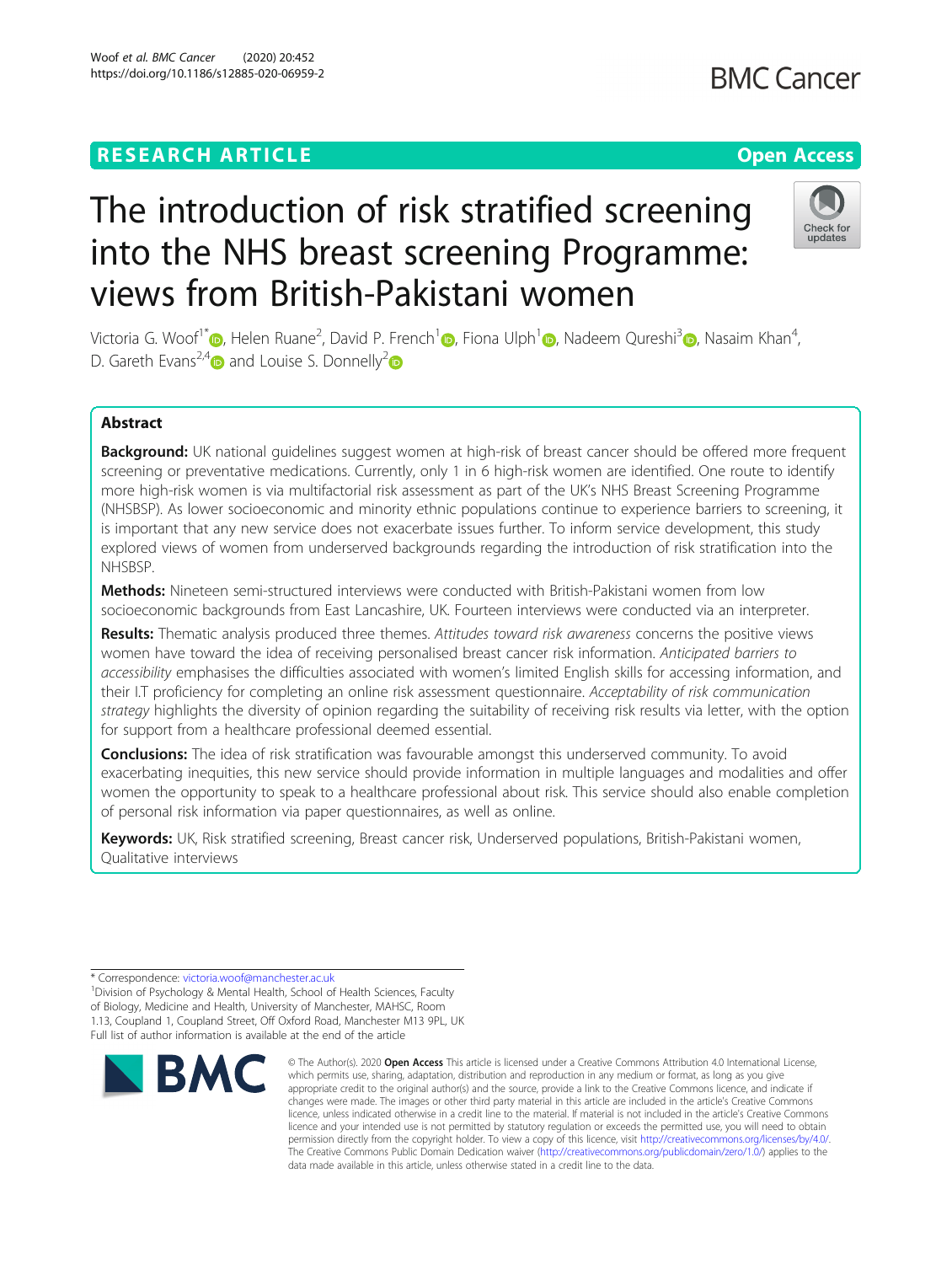#### Background

In 2013 the UK National Institute of Health and Care Excellence (NICE) Clinical Guidelines for familial breast cancer suggested that breast screening should be stratified, with high-risk women (defined as having  $a \ge 30\%$ chance of developing breast cancer in their lifetimes or  $a \geq 8\%$  10-year risk) being offered the opportunity for more frequent screening or chemoprevention medication [\[1](#page-7-0)]. Similarly for women at above-average (moderate) risk (defined as having a 17 to 29% chance of developing breast cancer in their lifetime), chemoprevention medication and additional screening should be considered as preventative treatment and as early detection measures [[1\]](#page-7-0).

Currently, most women attending routine mammography are not provided with their personal breast cancer risk estimate, and are not offered risk stratified screening or risk reduction strategies. To fully implement NICE guidelines [\[1](#page-7-0)], risk estimation and stratified screening will need to be embedded into routine breast screening programmes to enable all women at high or aboveaverage (moderate) risk to benefit from preventative services. Given this, there are efforts globally to promote the introduction of risk stratified screening for breast cancer into national screening programmes [[2](#page-7-0)–[6](#page-7-0)].

It is possible to reliably estimate a woman's risk of developing breast cancer by combining self-report questionnaire data with mammographic breast density [[3,](#page-7-0) [4](#page-7-0), [7,](#page-7-0) [8](#page-7-0)]. The addition of Single Nucleotide Polymorphisms (SNPs) also increases the accuracy of this risk estimate [[3,](#page-7-0) [9](#page-7-0)–[11\]](#page-7-0). A large feasibility study, titled Breast Cancer Predict (BC-Predict) has recently begun in England, aiming to assess the feasibility of offering women their 10 year risk of developing breast cancer as part of routine screening [[12\]](#page-7-0). To calculate risk, BC-Predict is utilising the Tyrer-Cuzick model of risk estimation [\[7](#page-7-0)], incorporating mammographic breast density and, in a subsample of participants, SNPs.

The primary aims of feasibility studies like BC-Predict are to assess whether the proposed service can work and whether it is acceptable before piloting [[13,](#page-7-0) [14](#page-7-0)]. Therefore, it is important to ensure that procedures are acceptable to all women, and do not disadvantage women in minority populations. As part of the BC-Predict feasibility study there is opportunity to highlight and address issues that could arise as a result of implementing risk stratification into routine breast screening programmes. For successful implementation, it is vital that all women of breast screening age (aged 50 to 70 in the UK) who may wish to have their risk calculated feel the service is both acceptable and accessible.

Women from low socioeconomic and minority ethnic backgrounds have low breast screening attendance [[15](#page-7-0)– [17\]](#page-7-0). South Asian women in particular attend breast screening less often than white women and other Black, Asian, Minority Ethnic and Refugee (BAMER) populations [[18\]](#page-7-0). Emotional and cultural barriers are commonly associated with South Asian women's low attendance at breast screening, as well as language barriers creating significant accessibility issues [[18](#page-7-0)–[20\]](#page-7-0). It is therefore essential that the implementation of risk stratified breast screening does not exacerbate these difficulties further but instead attempts to acknowledge and mitigate them.

When considering the risk of breast cancer in the UK Asian population, it has been found that Asian women (including women of Pakistani and Bangladeshi origin) in Greater Manchester have a lower predictive risk of developing the disease compared to white British/Irish women [[21\]](#page-7-0). Nevertheless the risk of breast cancer in the UK Asian population is expected to steadily rise. This is due to the adverse effects of modifiable risk factors, such as increases in adult weight gain and levels of physical inactivity  $[21]$ . To enable *all* women to access preventative interventions to reduce risk, the implementation of risk stratified screening would benefit from being appraised by a population of women whose risk is expected to rise and who also currently experience significant barriers to breast screening.

In the present study, qualitative interviews were conducted with British-Pakistani women from East Lancashire, UK. Compared to other communities of Asian women in the UK, British-Pakistani women have particularly low attendance at breast screening  $[16,22]$  $[16,22]$  $[16,22]$  $[16,22]$  $[16,22]$ , as well as poorer health outcomes generally [[23](#page-8-0)]. The present research aimed to, (1) explore the views that these women have toward the implementation of risk stratified screening into the NHSBSP and (2) assess the acceptability and accessibility of the BC-Predict study procedures and materials. This report aims to highlight views regarding the intended service and the requirements needed to enable women from underserved populations to access this new programme. Findings from this study would also be used to make amendments to BC-Predict study procedures and materials.

#### Methods

#### Design

This research employed a cross-sectional design. Face-to face semi-structured interviews were used. This method enables the participant to be open with their responses and allows the researcher to probe areas of interest to answer the research question and aims. Open-ended questions were used flexibly throughout the interviews.

#### Procedure

Women were eligible to participate if they were British-Pakistani and from a low socioeconomic background. Socioeconomic background was defined by Index of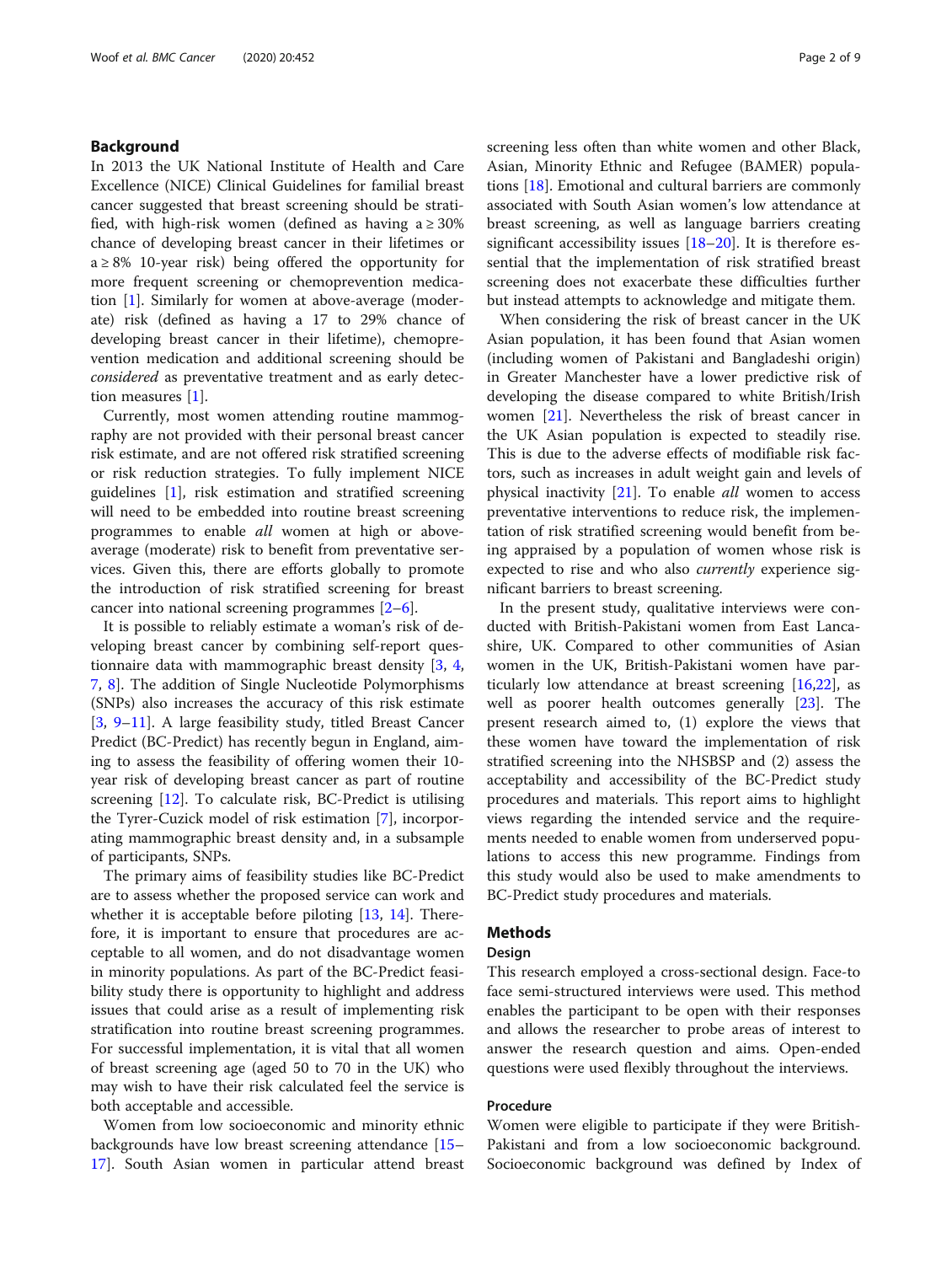Multiple Deprivation (IMD) score, calculated by postcode [\[24](#page-8-0)]. Women approaching and of screening age were eligible to participate. As there is an age extension trial taking place across England, where women between the ages of 47 to 73 are being invited for breast screening, the research team deemed it appropriate to invite women approaching screening age. Women were excluded if they had a history of breast cancer or if they were not biologically born female. Women were not screened for their fluency in English as professional interpreters were to be arranged. English fluency was not an inclusion requirement as researchers aimed to access views from women who were likely to experience significant difficulties in attending for screening and thus where the introduction of a new service could exacerbate these issues.

Prior to recruitment the research team (NK) approached South Asian women to participate in Patient and Public Involvement (PPI) sessions. Women in these sessions provided advice on executing an effective recruitment strategy and refined the content of the interview schedule. They recommended hosting community events and providing information socially as an effective strategy to generate interest in the study.

The research team organised a community event to engage women from British-Pakistani backgrounds living in East Lancashire, UK. East Lancashire was chosen as the recruitment area as uptake to breast screening is below the targeted 70% [[25\]](#page-8-0) and the area has the largest population of British-Pakistanis living in the UK [\[26](#page-8-0)]. The community event was advertised via posters (translated into the most common spoken languages in the area), as well as via community outreach workers who were known to women in the area. The aim of the event was to provide information and advice to women about breast screening and establish interested in the present study. At the event, researchers (VGW, LSD & HR) explained the present study and provided women with information sheets and ways of contacting the research team if they were interested in participating. Two interpreters were also present at the event to facilitate communication between the women and researchers.

To further support recruitment, community outreach workers distributed information about the study on the research team's behalf. Women interested in participating provided the outreach workers with their contact details to enable the research team to arrange an interview. After receiving the contact details of those interested in taking part a member of the research team (VGW) contacted each woman via telephone/telephone interpretation service to answer questions and arrange an interview.

Interviews took place in women's homes or a private space at a community centre. An NHS approved interpreter assisted in 14 interviews, speaking in either Urdu or Punjabi. The interpreter translated responses in the first and third person and the interviewer addressed the interviewee directly. In one case the interviewee's daughter was present and translated for her mother alongside the professional interpreter. The remainder of the interviews (5 in total) were conducted in English at the interviewees' request.

The interviews were split into two phases. In the first phase women were asked about their experiences of breast screening, the challenges they face and their views on the service as a whole. In the second phase of the interviews, presented here, women were asked about risk estimation and risk stratification. To provide women with context the interviewer explained how a woman could obtain a risk estimate as per the BC-Predict feasibility study procedure. The interviewer explained that women would be required to complete an online risk questionnaire, as well as have a mammogram to enable risk to be calculated. Women were then asked about their views on the proposed service. At this stage of the interview women were also shown a prototype information leaflet and risk result letter and asked to comment on these materials (see supplementary files one and two). The interpreter, if needed, translated the materials for the women. All interviews were audio recorded and transcribed verbatim, except one who did not consent to audio recording. Field notes were kept for this interview instead.

#### Participants

Nineteen women were interviewed. Interviews lasted one to two hours. All participants were born in Pakistan and moved to the UK with their husbands and families. At the time of interviewing, all women were living in highly deprived areas of East Lancashire, UK. Five women were under 50 years of age, two did not disclose their ages and the remaining women were of breast screening age (50+). All women of breast screening age reported attending for a mammogram at least once.

#### Analysis

Data were analysed in NVivo11 using thematic analysis. For this thematic analysis a realist perspective was adopted and researchers analysed the data at a manifest level. As researchers in the second phase of the interviews had specific queries about attitudes toward risk stratification and the accessibility of this new service, themes were developed deductively. However, coding was approached iteratively and inductively, so not to miss nuances in the data. Braun and Clarke's [[27\]](#page-8-0) processes for conducting a thematic analysis were followed flexibly. Two members of the research team (VGW and LSD) began by familiarising themselves with the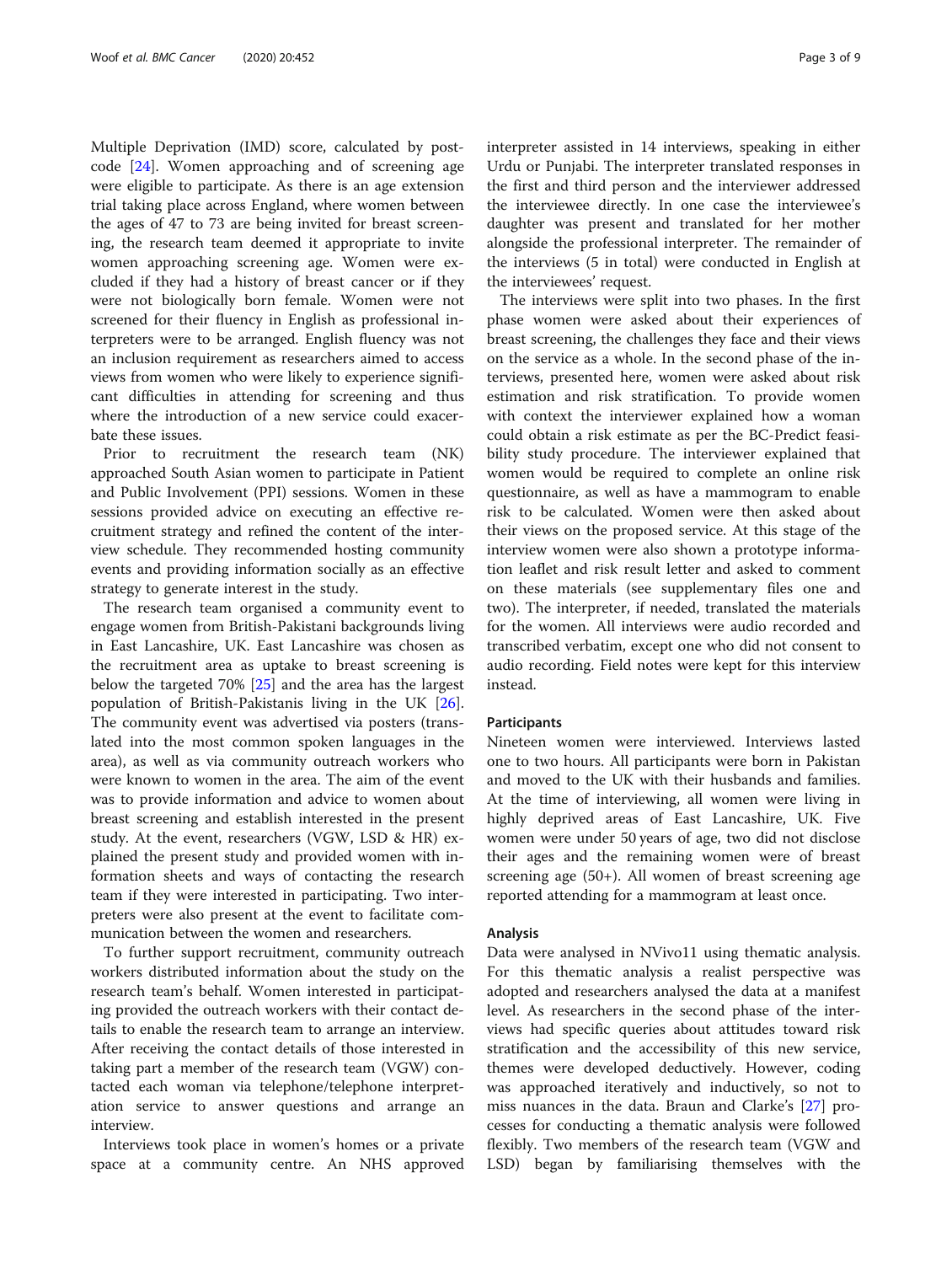transcripts through multiple readings. As a realist perspective was applied to this analysis the researchers approached the data with the view that interviewees' realities are communicative through the dataset. Initial coding was conducted by VGW and codes became more refined following the analysis of each transcript. Regular meetings were had between members of the research team (VGW, LSD, HR and FU) to discuss the initial codes and themes. Codes and themes continued to be refined in this manner and assessed for their representativeness across the dataset. The final thematic structure was achieved following this process. Recruitment was stopped and data sufficiency achieved when there appeared to the researchers (VGW, LSD, HR and FU) to be no new content being discussed in the final two interviews.

#### Results

Views from British-Pakistani women regarding the introduction of risk stratified screening into the NHSBSP were grouped into three themes: (1) Attitudes toward risk awareness, (2) Anticipated barriers to accessibility, and (3) Acceptability of risk communication strategy. All quotes have been anonymised and participants assigned pseudonyms. Findings relating to phase 1 of these interviews (i.e. women's experiences and views of breast screening) are reported in a corresponding publication [\[28\]](#page-8-0).

#### Theme 1: attitudes toward risk awareness

All participants unanimously indicated that they would want to know their personal risk of developing breast cancer in the next ten years. There were no participants who were against learning their risk. Women explained that risk information is important for healthcare professionals to share and introducing this service into the NHSBSP would be a good idea in order to raise awareness:

Yes, you should do, should give out this. It is a good idea to let people know whereabouts they stand on the risk band. Because anything to do with your health and wellbeing, it's good to have that information available so that you can make improvements and adjustments in order to improve that risk factor. (Fatima, 60, via interpreter)

Participants expressed the view that providing risk information would allow women to be more aware of the impact that developing breast cancer could have on their lives, enabling them to take positive action to prevent the disease from developing:

They should be told, people should be aware, whether they want to know about it, or they don't [..], they should have this awareness of how it's spreading so much that you could be a target, to avoid that you should get all this done. And if you're a high risk, you can prevent it from not happening to you… (Sadia, 60, via interpreter)

Women reacted positively to the lifestyle information presented in the information materials, explaining that preventative information was valuable in order to be clear on how to reduce risk and be healthy. For some women, knowing their risk would also encourage them to continue attending for routine mammograms:

If I get a letter like I am an average, say, I will be aware about that I have a risk and really that means I'm not a below average so I have to be careful, I think then I need to go if they invite me again. (Yarsa, 41, via interpreter)

#### Theme 2: anticipated barriers to accessibility

Barriers to accessibility focused on the problems that could be caused by having to provide self-report information via an online questionnaire. The modality chosen to communicate risk results and risk information was also discussed in appreciation of accessibility. When discussing in what modality the risk questionnaire would be provided, the majority of women explained that online completion could be problematic. Many were not computer literate and a paper questionnaire printed in their own language would be a preferable alterative, 'She's not tried anything on the computer, so she wouldn't know. For her it would be better if it was a letter form' (Roshanah, 50, via interpreter). Some women explained that should online questionnaire completion be the only option, they would need to rely on family members, specifically daughters and daughters-in-law to assist them. A distinction was made between different generations of women, with older women said to be more reliant on family member input:

If it's the older generation, they would just get some help from their daughters, daughter in laws, get that support, and tell them the answers, and they fill in, and that way they could do it. But, the generation below that are fairly educated, in a sense, where they can do it themselves, it's not a problem. (Bushra, no age provided, via interpreter)

Women also explained that all information, including risk letters, would be more accessible if printed in their first languages. This would enable them the autonomy to read and understand the information for themselves, rather than receive second-hand translations via family members or healthcare professionals: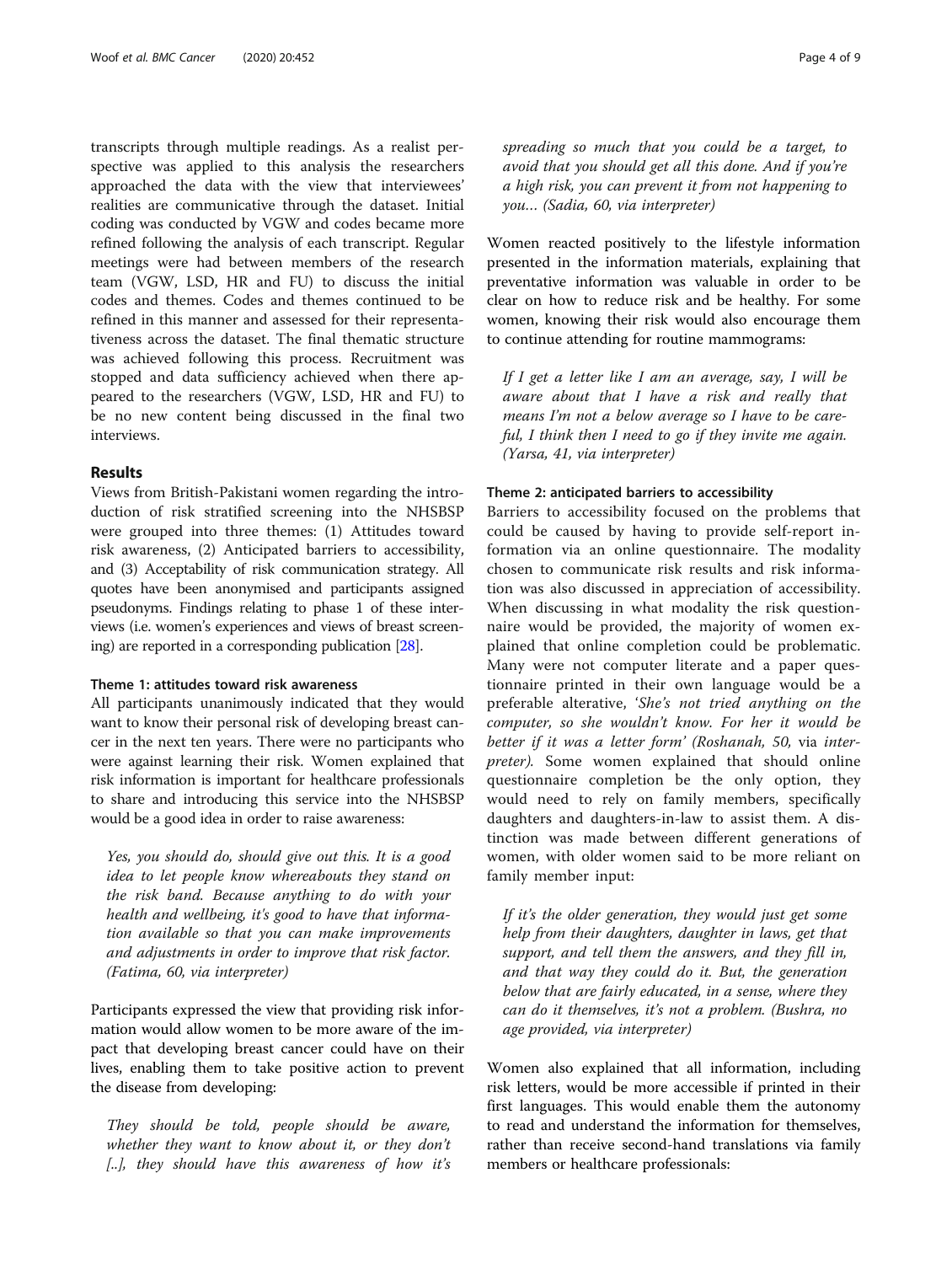…it's better in my own language because then I can understand better. Sometimes I have a medicine so I ask my doctor or my husband please read for me what is the side effect. They say oh don't worry, it's okay. So other person don't pay attention with you... (Namra, no age provided)

Women acknowledged that if materials could not be automatically provided in their spoken language, the option to request translated versions would be beneficial. However, providing translations would not make materials accessible for all, with many of the women identifying that not all women in their communities are literate in the languages they speak.

#### Theme 3: acceptability of risk communication strategy

Women had mixed opinions on the acceptability of receiving a personalised risk result via letter. The acceptability of the approach was dependent upon the severity of the result. Women were concerned that a high-risk result received via letter would cause distress. They felt that without the immediate opportunity to ask questions, women might speculate as to what a high-risk result would mean for their health. In this instance it was suggested that a face-to-face consultation with a healthcare professional would be more suitable:

She said someone with a high-risk, it would be quite scary and they might have so many questions that are buzzing through their head then at that point. So it would be better really for someone in that position who's in a higher risk to be able to be told faceto-face. (Fatima, 60, via interpreter)

For women with limited literacy skills, receiving a high-risk result letter written in English could cause additional concerns due to their inability to access the information directly:

If that lady who got the letter, she doesn't know English, she doesn't understand English that would be a worry if they got the letter first and then somebody might, on behalf of her, talk to the doctor. (Sara, 41)

In some cases, rather than sending a personalised risk result directly to women's homes it was deemed more appropriate for their General Practitioner (GP) to receive this information first. Women explain that as a high-risk result is likely to cause significant worry, talking with a healthcare professional in the first instance would provide reassurance and alleviate concerns. Some acknowledged that they would prefer their GP to notify them directly if they were found to be at high-risk:

She thinks the best way to do it, is not send a letter home, basically send it to the GP. If the letter goes straight to the doctor, and the doctor does this and tells them, there's trust obviously with the doctor. (Roshanah, 50, via interpreter)

In contrast some women described that receiving results via letter is the most efficient communication strategy, in spite of the level of risk. Alternatives, such as receiving a telephone call or arranging a GP appointment were viewed as problematic:

Personally, I think a letter is a good thing, because it's not easy to go to see the GP you know? You have to take time, you can't make an appointment nowadays, it's very hard. (Ifrah, 70 via interpreter)

Women who advocated communicating risk via letter still emphasised the importance of being able to contact a professional should they have questions. It was therefore suggested that letters should explicitly encourage all risk groups to get in contact with a healthcare professional should they have concerns.

#### **Discussion**

Views toward implementing risk stratified routine breast screening were positive, with British-Pakistani women wanting to know their personal risk of developing breast cancer. Similar positivity toward individual risk assessment for breast cancer has also been observed in underserved women in the US [[29](#page-8-0), [30\]](#page-8-0). Despite this, several issues that implementation would need to address were highlighted, including the accessibility of the service and the acceptability of risk result communication. Potential difficulties to access were emphasised, with language barriers affecting knowledge acquisition and online questionnaire completion presenting a significant challenge. The acceptability of providing women with their risk result via letter was also deliberated, with some women believing that the delivery of a high-risk result should be made via a trusted healthcare professional (i.e. their GP). However others advocated receiving personal risk information via letter, providing the option to speak with a healthcare professional (HCP) is available.

Strengths of this study included recruiting a particular underserved population in the UK, all of whom were living in low socioeconomic areas and from British-Pakistani backgrounds. By having PPI involvement and establishing trust in the community, an effective recruitment strategy was developed. This enabled the research team to engage women who are often described as 'hard-to-reach' and thus underrepresented in the literature [[31\]](#page-8-0). Furthermore, instead of women providing feedback based upon a hypothetical proposal of risk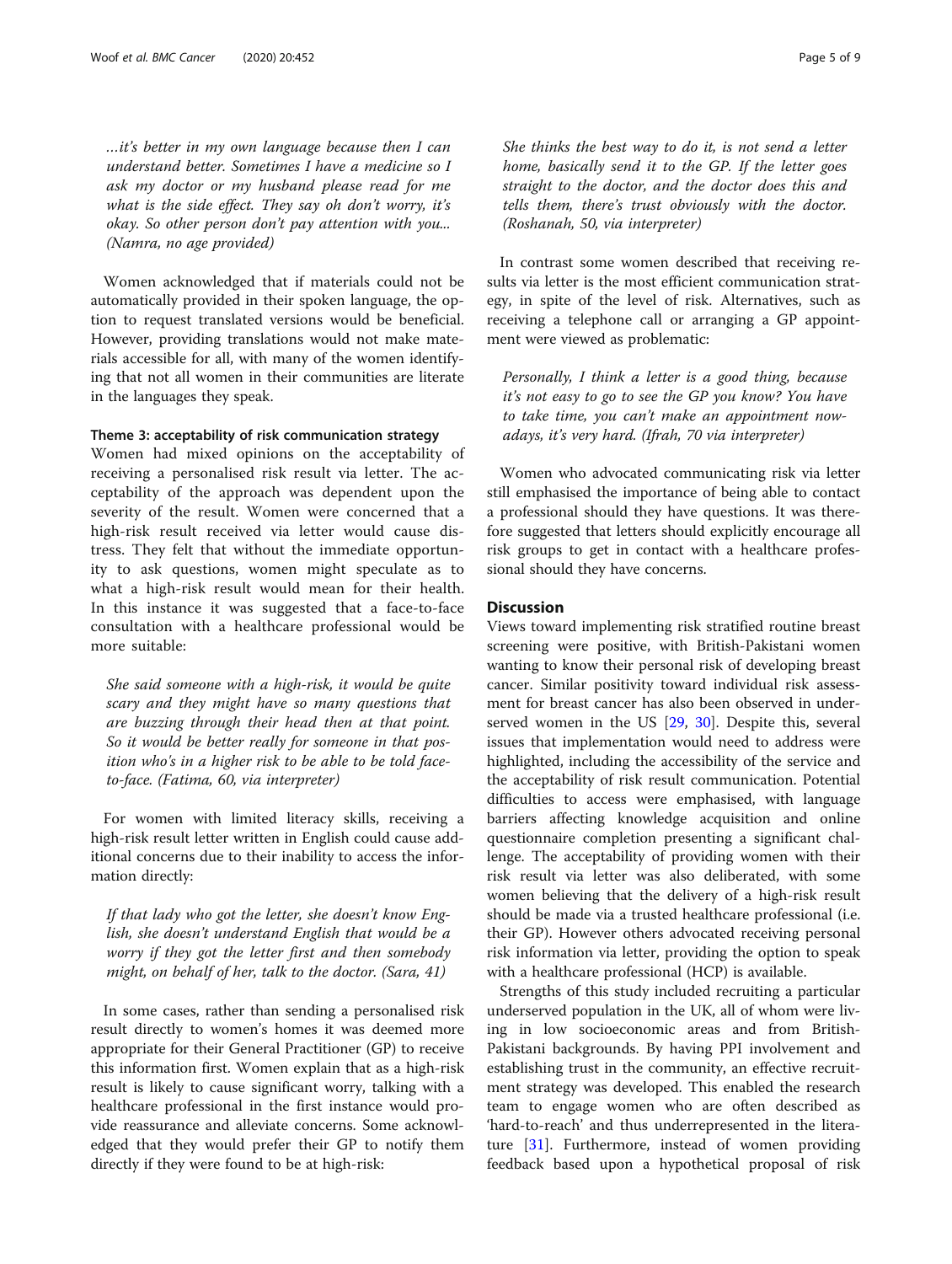stratification [\[32](#page-8-0), [33](#page-8-0)], this study was able to gain informed insights by providing women with a model of how risk stratification could be integrated into routine breast screening.

Despite the strengths of this study, there were limitations that should be acknowledged. As the women interviewed were all literate in either English, Punjabi or Urdu, the perspectives of those who have limited to no literacy skills were lacking. Although this challenge was acknowledged by the women in this study, further research should aim to access views about risk stratified breast screening from those who experience significant language difficulties. Additionally, there were limited discussions in the interviews regarding the language used to describe risk stratified screening. For example, knowledge and understanding of complex terms, such as 'breast density' and 'chemoprevention medication' were not addressed. Given that this cohort of women identified difficulties in understanding terms such as, 'screening' and 'mammogram' [\[28\]](#page-8-0), it is likely that similar issues would be experienced with risk stratification terminology, yet this was not explicitly discussed here.

The women in the present study described that knowing risk and receiving risk personalised estimates would provide motivation for continued engagement with breast screening. Participants stipulated that increased engagement with breast screening would likely be driven by increased awareness about being at high or moderate risk. This is in contrast to a study, by Schwartz et al. (1999) whereby breast cancer risk counselling reduced mammography adherence in women with limited education and a family history of breast cancer [\[34](#page-8-0)]. Attitudes toward preventive lifestyle information presented via the information leaflet was favourable in this study, with women describing the advice as invaluable for attaining control over their risk. These views are also reflected in an interview study conducted in the US, where lowincome African American and Latina women at increased risk of breast cancer felt empowered to seek knowledge in order to prevent the development of the disease [[30\]](#page-8-0). However, more recent evidence suggests that communication of future risk is unlikely to result in behaviour change [[35,](#page-8-0) [36](#page-8-0)].

The acceptability of delivering a personalised risk result via letter was questioned, with understanding the results and effect on wellbeing being of concern. There is evidence that the emotional impact of receiving breast cancer risk estimates is minimal for most women at low to moderate risk [\[35\]](#page-8-0). In the present study adverse emotional effects from receiving risk results via letter were thought to be most relevant for women at high-risk. These findings are in line with survey data exploring preferences for notification methods for communicating breast cancer risk results [\[37,](#page-8-0) [38](#page-8-0)]. In these studies participants preferred to receive face-to-face communication if results suggested that they were at high-risk of breast cancer [[36](#page-8-0), [37\]](#page-8-0). Nevertheless, evidence still remains mixed as to whether a test result delivered via letter for cancer screening contributes to increased anxiety [[39\]](#page-8-0). However, for participants in this study, English language proficiency and an inability to understand information in the letter were identified as unique factors which could heighten anxiety, especially if the letter communicated a high-risk result, and this is likely to be true for other Ethnic populations receiving risk estimates in English as opposed to their first language.

In the present study we have shown that despite whether women advocate receiving risk results via letter, all women expressed the need to have questions answered by a HCP. This reflects the view that combined written and verbal communication could enhance women's understanding of risk results and mitigate any induced anxiety [\[39](#page-8-0)]. Women in the present study highlighted their GP as a HCP to whom they could trust to explain their results. The role of GPs in breast cancer risk communication is reflected in a recent systematic review of 50 studies exploring women's views of risk based screening and prevention for breast cancer [\[40](#page-8-0)]. In this review GPs were identified as the preferred HCP to have conversations with women about chemoprevention [\[40\]](#page-8-0).

#### Implications for practice and future research

To facilitate access to risk stratified screening the translation of information materials into a variety of languages will be required. Should a complete translation not be possible, key health messages should be provided in women's preferred languages to aid accessibility and understanding. The inclusion of information which enables women to request information in a different language or format could also prove beneficial, providing that instructions on how to do so are given in the most common languages spoken. The present study has shown that paper copies of the self-report risk questionnaire will need to be available, with their availability clearly advertised. Moreover, should women at high and above-average (moderate) risk wish to receive a telephone call or attend a risk consultation, the opportunity to have an interpreter present should be detailed in their risk result letter. Provisions for women who have limited literacy skills will need to be explicitly managed. Consultations between HCPs and service users who have limited reading and writing skills would be beneficial to establish an optimal way for these women to access this new service.

Furthermore, regular events should be hosted in areas of familiarity to women across the community, i.e. faith community centres and schools. To aid accessibility, it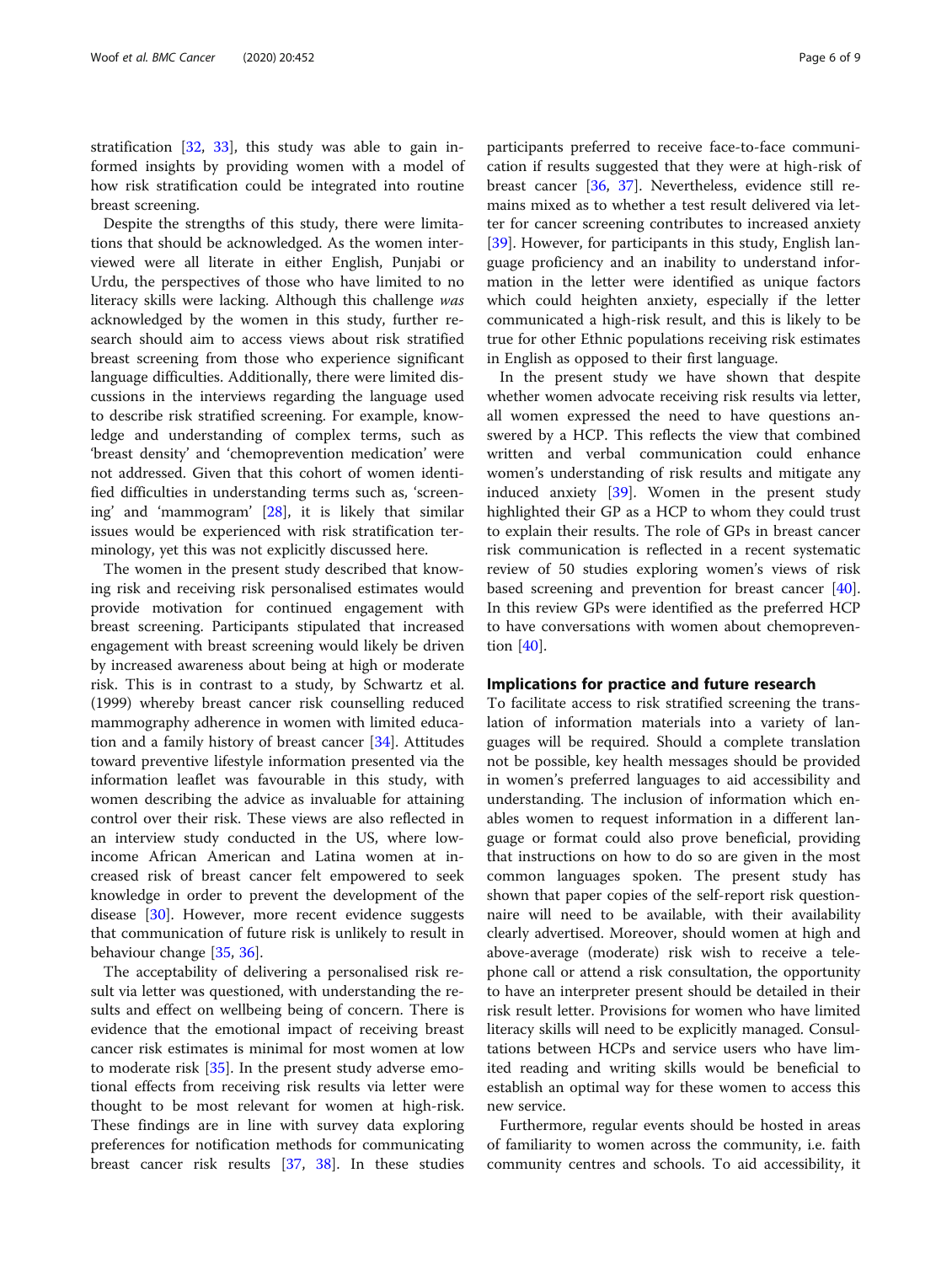would be helpful if appropriately trained bilingual lay health workers were employed at these events. The employment of lay health workers has been successful amongst BAMER groups for improving uptake to breast, cervical and bowel screening programmes [[41\]](#page-8-0). These community events could prove particularly helpful for women with limited literacy skills both in English and their spoken languages. Nevertheless, for women who have difficulty reading and writing, presentation at community events may be challenging, as often individuals chose not to disclose their literacy difficulties [[42\]](#page-8-0). It is important to note that low literacy levels is not just a challenge for BAMER groups, with 1 in 6 adults in England described as having poor literacy skills [\[43\]](#page-8-0). Therefore, efforts should be made to provide information about risk stratified screening in alternative formats for all women. For BAMER populations, cultural and language sensitive telephone interventions to increase breast screening uptake have been successful in the UK [[44\]](#page-8-0). However further research should continue to engage all women with low literacy skills to explore the modalities in which risk communication could be better disseminated.

Opinions as to whether a risk result should be communicated via a letter were mixed amongst the present sample of women. Some women identified that they would prefer their GP to notify them personally if they were at high-risk of breast cancer. How practical and feasible it would be for GPs to provide risk feedback in this way requires exploration. Research across primary and secondary care is currently taking place to access HCP's views on the introduction of risk stratified breast screening into the NHSBSP. This research will provide GPs with the opportunity to detail how they envisage their involvement and thus how feasible it would be for them to provide risk feedback to women in the manner described in the present study. However in spite of whether GPs have a designated role in the implementation of risk stratified breast screening, it is still likely that all women would contact primary care as a 'first port of call' to have their questions answered. As the present study suggests, women from BAMER communities may especially wish to speak with their GP. Therefore whatever their level of involvement primary care would still require training and support to manage these queries.

In spite of risk level, all women in the present study were unanimous with regards the importance of having access to HCP support. Presently in the BC-Predict feasibility study women at high and above-average (moderate) risk are given the opportunity to speak with a breast cancer risk expert to discuss preventative treatment options. This offer is communicated via the risk result letter. Should those at high and above-average (moderate) risk continue to receive notification of their

results via letter, consultation information should not only be framed as a chance to discuss preventative treatments but also as an opportunity to have questions answered and concerns alleviated. Thus indicating to women that access to support is available and encouraged. As women in the present study described HCP support as an important feature of this new service, information regarding how to access this support will need to be communicated in various formats and languages. For all women and for all risk groups to feel supported, a variety of information and support options, including a designated contact and telephone hotline (with translation support) would be beneficial.

#### Conclusions

To aid access for BAMER women to risk stratified screening in the NHSBSP, this service will need to be cognisant of language barriers by producing information materials in common spoken languages, facilitating interpreter support if required and producing physical copies of risk questionnaires. The feasibility of all risk groups receiving contact from a HCP is questionable, given that 2.23 million women in the UK attend for breast screening each year [\[45\]](#page-8-0). Nevertheless, the opportunity for an appointment with a trained HCP in risk communication should be strongly encouraged for any woman at high and above-average (moderate) risk. Arguably, frontline HCPs involved in relaying breast cancer screening results, such as GPs, should develop the skills to communicate risk to all women, including those from diverse backgrounds. To be supported in doing so, GPs will require training and information materials to help them effectively deal with queries from women. Women should also be made aware of designated pathways and contacts should they want to discuss and receive further information about risk. In consideration of future research, the area of risk stratified breast screening would benefit from more research which addresses women's attitudes, knowledge and understanding of risk, risk calculations and preventative treatments.

#### Supplementary information

Supplementary information accompanies this paper at [https://doi.org/10.](https://doi.org/10.1186/s12885-020-06959-2) [1186/s12885-020-06959-2](https://doi.org/10.1186/s12885-020-06959-2).

Additional file 1. Additional file 2.

#### Abbreviations

NICE: National Institute of Health and Care Excellence; NHSBSP: NHS Breast Screening Programme; SNPs: Single Nucleotide Polymorphisms; BAMER: Black, Asian, Minority Ethnic and Refugee; PPI: Patient and Public Involvement; GP: General Practitioner; HCPs: Healthcare Professionals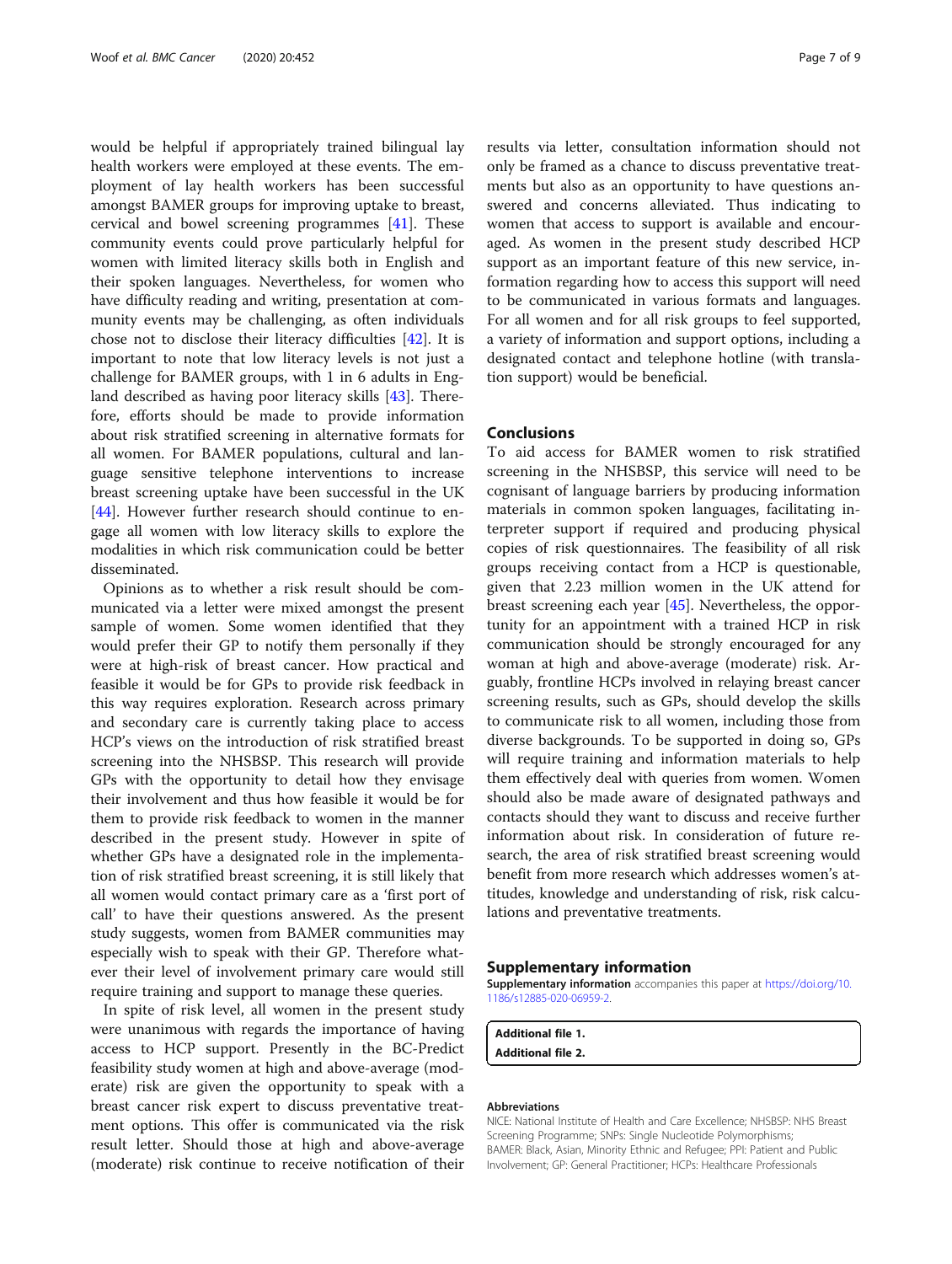#### <span id="page-7-0"></span>Acknowledgements

We also would like to acknowledge Wahida Pervaiz, Tanis Barnett, Arry Nessa and Yasmine Choudry for supporting recruitment and Iqbal Bhai for assisting with our community event. This study was also discussed with a Public and Patient Involvement and Engagement panel and we are grateful for their invaluable feedback. We would like to extend a special thank you to all the women interviewed and the interpreters who assisted in these interviews.

#### Authors' contributions

DGRE, DPF, FU & NQ conceived and designed the study. LSD, HR, FU & VGW developed the interview schedule. LSD, DPF & DGRE designed and developed the risk letter and information leaflet. NK, HR, LSD & VGW recruited participants and VGW, LSD & HR collected the data. VGW conducted the primary data analysis, continually reviewed by LSD, HR & FU. VGW wrote the manuscript. DPF, LSD, HR, FU, DGRE, NK & NQ provided feedback on versions of the manuscript. All authors read and approved the final manuscript.

#### Funding

This report is independent research funded by the National Institute for Health Research (Programme Grants for Applied research, Providing breast cancer risk information as part of national breast cancer screening programme: building an evidence base on benefits and harms to inform a decision to implement., RP-PG-1214-200016). DGRE and DPF are supported by the NIHR Manchester Biomedical Research Centre (IS-BRC-1215-20007). The views expressed in this publication are those of the author(s) and not necessarily those of the NIHR or the Department of Health and Social Care.

#### Availability of data and materials

The dataset analysed is not publicly available as it may contain information that would compromise participant consent. Contact the corresponding author for more information.

#### Ethics approval and consent to participate

Approval was given for this study to the Manchester University NHS Foundation Trust by London-City & East NHS Research Ethics Committee (ref: 16/LO/1275) and received HRA approval. The interpreter/interviewer explained the study and consent form to the participants and written informed consent was obtained from all participants. Although no identifiable data is used, participants provided written informed consent to use anonymised extracts from interviews in publications and presentations.

#### Consent for publication

Not applicable.

#### Competing interests

The authors declare that they have no competing interests.

#### Author details

<sup>1</sup> Division of Psychology & Mental Health, School of Health Sciences, Faculty of Biology, Medicine and Health, University of Manchester, MAHSC, Room 1.13, Coupland 1, Coupland Street, Off Oxford Road, Manchester M13 9PL, UK. <sup>2</sup>Nightingale & Prevent Breast Cancer Research Unit, Manchester University NHS Foundation Trust (MFT), Southmoor Road, Wythenshawe, Manchester M23 9LT, UK. <sup>3</sup>NIHR School of Primary Care, School of Medicine, Tower Building, University Park, Nottingham NG7 2RD, UK. <sup>4</sup>Department of Genomic Medicine, Division of Evolution and Genomic Science, MAHSC, University of Manchester, Manchester University NHS Foundation Trust, Oxford Road, Manchester M13 9WL, UK.

#### Received: 16 December 2019 Accepted: 13 May 2020 Published online: 20 May 2020

#### References

1. NICE. National Institute for Health and Care Excellence. Familial breast cancer: classification, care and managing breast cancer and related risks in people with a family history of breast cancer. London: NICE: National Institute for Health and Care Excellence; 2017. Available from: [https://www.](https://www.nice.org.uk/guidance/cg164/chapter/Recommendations#surveillance-and-strategies-for-early-detection-of-breast-cancer) [nice.org.uk/guidance/cg164/chapter/Recommendations#surveillance-and](https://www.nice.org.uk/guidance/cg164/chapter/Recommendations#surveillance-and-strategies-for-early-detection-of-breast-cancer)[strategies-for-early-detection-of-breast-cancer.](https://www.nice.org.uk/guidance/cg164/chapter/Recommendations#surveillance-and-strategies-for-early-detection-of-breast-cancer) [cited 2019, Jul 01].

- 2. Schousboe JT, Kerlikowske K, Loh A, Cummings SR. Personalizing mammography by breast density and other risk factors for breast cancer: analysis of health benefits and cost-effectiveness. Ann Intern Med. 2011; 155(1):10–20. <https://doi.org/10.7326/0003-4819-155-1-201107050-00003>.
- 3. Evans DGR, Warwick J, Astley SM, Stavrinos P, Sahin S, Ingham S, et al. Assessing individual breast cancer risk within the UK National Health Service Breast Screening Program: a new paradigm for cancer prevention. Cancer Prevent Res. 2012;5(7):943–51. [https://doi.org/10.1158/1940](https://doi.org/10.1158/1940-6207.CAPR-11-0458)–6207.CAPR-11-0458.
- 4. Evans DGR, Donnelly LS, Harkness EF, Astley SM, Stavrinos P, Dawe S, et al. Breast cancer risk feedback to women in the UK NHS breast screening population. Br J Cancer. 2016;114(9):1045. [https://doi.org/10.1038/bjc.2016.56.](https://doi.org/10.1038/bjc.2016.56)
- 5. MyPeBS. Randomized comparison of risk-stratified versus standard breast cancer screening in European women aged 40–70 (MyPeBS); 2017. Available from: [http://www.brumammo.be/documents/docs/bmm-my-pebs-clinical](http://www.brumammo.be/documents/docs/bmm-my-pebs-clinical-trial-protocol.pdf)[trial-protocol.pdf.](http://www.brumammo.be/documents/docs/bmm-my-pebs-clinical-trial-protocol.pdf) [cited 2019, Jul 01].
- Esserman LJ. The WISDOM study: breaking the deadlock in the breast cancer screening debate. NPJ Breast Cancer. 2017;3(1):34. [https://doi.org/10.](https://doi.org/10.1038/S41523-017-0035-5) [1038/S41523-017-0035-5.](https://doi.org/10.1038/S41523-017-0035-5)
- 7. Tyrer J, Duffy SW, Cuzick J. A breast cancer prediction model incorporating familial and personal risk factors. Stat Med. 2004;23(7):1111–30. [https://doi.](https://doi.org/10.1002/sim.1668) [org/10.1002/sim.1668.](https://doi.org/10.1002/sim.1668)
- 8. Brentnall AR, Harkness EF, Astley SM, Donnelly LS, Stavrinos P, Sampson S, et al. Mammographic density adds accuracy to both the Tyrer-Cuzick and Gail breast cancer risk models in a prospective UK screening cohort. Breast Cancer Res. 2015;17(1):147. <https://doi.org/10.1186/s13058-015-0653-5>..
- 9. Evans DG, Brentnall A, Byers H, Harkness E, Stavrinos P, Howell A, et al. The impact of a panel of 18 SNPs on breast cancer risk in women attending a UK familial screening clinic: a case–control study. J Med Genet. 2017;54(2): 111–3. [https://doi.org/10.1136/jmedgenet-2016-104125.](https://doi.org/10.1136/jmedgenet-2016-104125)
- 10. Van Veen E, Brentnall AR, Byers H, Harkness E, Astley S, Sampson S, et al. Improving classical breast cancer risk prediction with single nucleotide polymorphisms and mammographic density. JAMA Oncol. 2018;4(4):476–82. [https://doi.org/10.1001/jamaoncol.2017.488.](https://doi.org/10.1001/jamaoncol.2017.488)
- 11. Brentnall AR, van Veen EM, Harkness EF, Rafiq S, Byers H, Astley SM, et al. A case-control evaluation of 143 single nucleotide polymorphisms for breast cancer risk stratification with classical factors and mammographic density. Int J Cancer. 2019. <https://doi.org/10.1002/ijc.32541>.
- 12. Manchester University NHS Foundation Trust. BC-Predict: Manchester University NHS Foundation Trust; 2019. Available from: [https://mft.nhs.uk/](https://mft.nhs.uk/wythenshawe/research/cancer-hub/bc-predict/) [wythenshawe/research/cancer-hub/bc-predict/.](https://mft.nhs.uk/wythenshawe/research/cancer-hub/bc-predict/) [cited 2019, Jul 01].
- 13. National Institute for Health Research (NIHR). Guidance on applying for feasibility studies; 2017. Available from: [https://www.nihr.ac.uk/documents/](https://www.nihr.ac.uk/documents/nihr-research-for-patient-benefit-rfpb-programme-guidance-on-applying-for-feasibility-studies/20474) [nihr-research-for-patient-benefit-rfpb-programme-guidance-on-applying-for](https://www.nihr.ac.uk/documents/nihr-research-for-patient-benefit-rfpb-programme-guidance-on-applying-for-feasibility-studies/20474)[feasibility-studies/20474](https://www.nihr.ac.uk/documents/nihr-research-for-patient-benefit-rfpb-programme-guidance-on-applying-for-feasibility-studies/20474). [cited 2020, Feb 27].
- 14. Orsmond GI, Cohn ES. The distinctive features of a feasibility study: objectives and guiding questions. OTJR: occupation, participation and health. 2015;35(3):169–77.
- 15. Thomas, V. N., Saleem, T., & Abraham, R. (2005). Barriers to effective uptake of cancer screening among black and minority ethnic groups. Int J Palliative Nurs, 11 (11), 562. DOI: [https://doi.org/10.12968/ijpn.2005.11.11.20096.](https://doi.org/10.12968/ijpn.2005.11.11.20096)
- 16. Jack RH, Møller H, Robson T, Davies EA. Breast cancer screening uptake among women from different ethnic groups in London: a population-based cohort study. BMJ Open. 2014;4(10):e005586. [https://doi.org/10.1136/](https://doi.org/10.1136/bmjopen-2014-005586) [bmjopen-2014-005586.](https://doi.org/10.1136/bmjopen-2014-005586)
- 17. Renshaw C, Jack RH, Dixon S, Møller H, Davies EA. Estimating attendance for breast cancer screening in ethnic groups in London. BMC Public Health. 2010;10(1):157. <https://doi.org/10.1186/1471-2458-10-157>.
- 18. Sokal R. A critical review of the literature on the uptake of cervical and breast screening in British south Asian women. Qual Prim Care. 2010;18(4): 251–61.
- 19. Karbani G, Lim JNW, Hewison J, Atkin K, Horgan K, Lansdown M, Chu CE. Culture, attitude and knowledge about breast Cancer and preventive measures: a qualitative study of south Asian breast Cancer patients in the UK. Asian Pac J Cancer Prev. 2011;12(6):1619.
- 20. Crawford J, Ahmad F, Beaton D, Bierman AS. Cancer screening behaviours among south Asian immigrants in the UK, US and Canada: a scoping study. Health and Social Care in the Community. 2016;24(2):123. [https://doi.org/10.](https://doi.org/10.1111/hsc.12208) [1111/hsc.12208.](https://doi.org/10.1111/hsc.12208)
- 21. Evans DG, Brentnall AR, Harvie M, Astley S, Harkness EF, Stavrinos P, et al. Breast cancer risk in a screening cohort of Asian and white British/Irish women from Manchester UK. BMC Public Health. 2018;18(1):178.